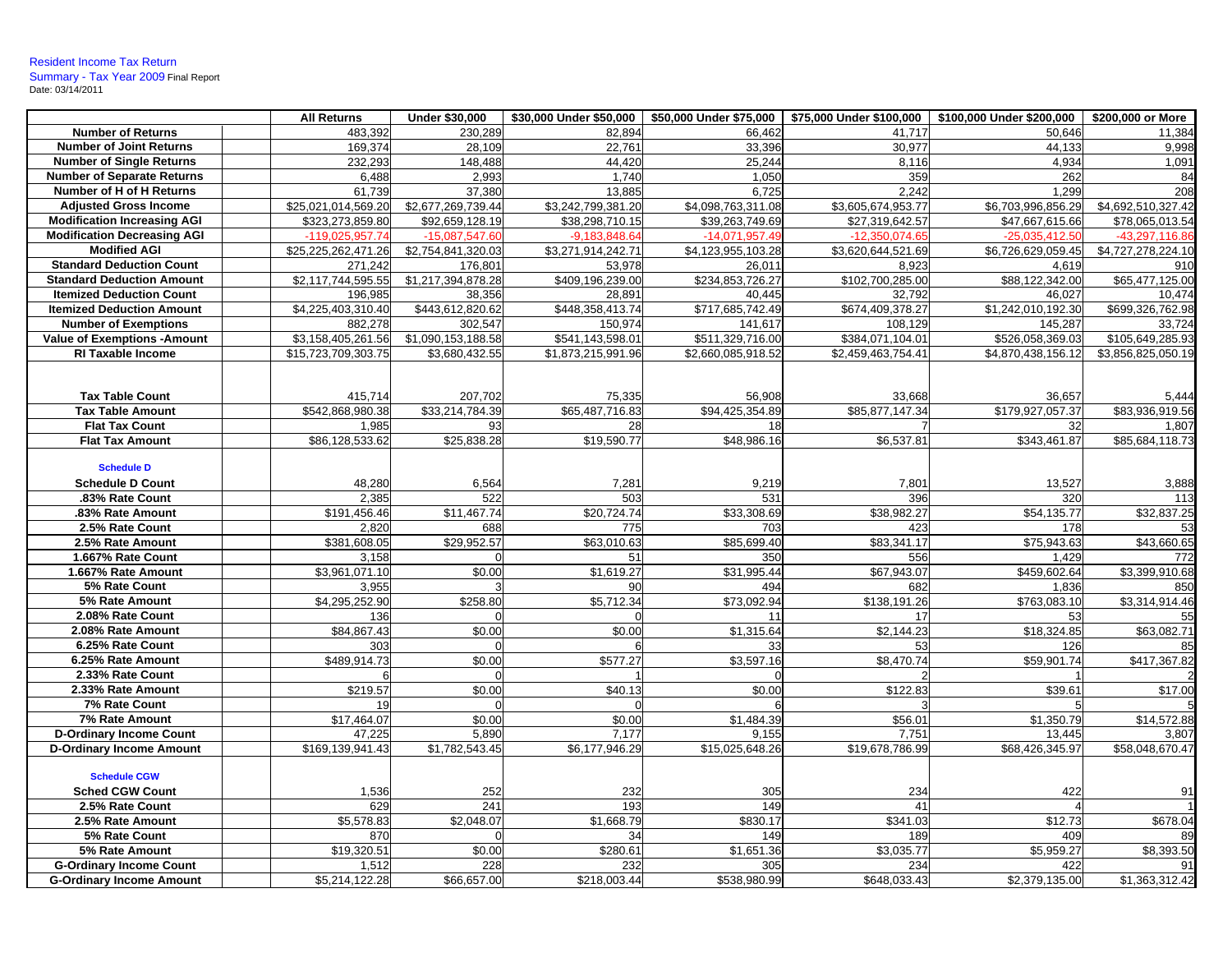| <b>Summary of Tax Section</b>                                                 |                          |                      |                              |                       |                       |                         |                                         |
|-------------------------------------------------------------------------------|--------------------------|----------------------|------------------------------|-----------------------|-----------------------|-------------------------|-----------------------------------------|
| <b>Ordinary Income Count</b>                                                  | 464,451                  | 213,820              | 82,744                       | 66,368                | 41,653                | 50,524                  | 9,342                                   |
| <b>Ordinary Income Amount</b>                                                 | \$717,223,044.09         | \$35,063,984.84      | \$71,883,666.56              | \$109,989,984.14      | \$106,203,967.76      | \$250.732.538.34        | \$143,348,902.45                        |
| <b>Capital Gains Count</b><br><b>Capital Gains Amount</b>                     | 14,281<br>\$9,446,753.65 | 1,454<br>\$43,727.18 | 1,653<br>\$93,633.78         | 2,426<br>\$232,975.19 | 2,362<br>\$342,628.38 | 4,361<br>\$1,438,354.13 | 2,025<br>\$7,295,434.99                 |
| <b>Flat Tax Count</b>                                                         | 1,985                    | 93                   | 28                           | 18                    |                       | 32                      | 1,807                                   |
| <b>Flat Tax Amount</b>                                                        | \$86,128,533.62          | \$25,838.28          | \$19,590.77                  | \$48,986.16           | \$6,537.81            | \$343,461.87            | \$85,684,118.73                         |
| <b>Sch J Count</b>                                                            | 13                       |                      |                              |                       |                       |                         |                                         |
| <b>Sch J Amount</b>                                                           | \$36,819.27              | \$649.00             | \$725.00                     | \$4,558.75            | \$6,937.80            | \$23,948.72             | \$0.00                                  |
| Sch 8615 Count                                                                | 737                      | 708                  | 13                           |                       |                       |                         |                                         |
| Sch 8615 Amount                                                               | \$303,313.25             | \$136,820.00         | \$21,677.25                  | \$10,589.75           | \$10,879.25           | \$24,004.00             | \$99,343.00                             |
| <b>Other RI Taxes Count</b>                                                   | 219                      | 27                   | 29                           | 37                    | 35                    | 62                      | 29                                      |
| <b>Other RI Taxes Amount</b>                                                  | \$38,806.01              | \$7,719.73           | \$3,530.76                   | \$4,717.00            | \$2,247.25            | \$6,875.52              | \$13,715.75                             |
| <b>Total RI Income Tax Count</b>                                              | 481,686                  | 216,105              | 84,468                       | 68,858                | 44,062                | 54,986                  | 13,207                                  |
| <b>Total RI Income Tax Amount</b>                                             | \$813,177,269.89         | \$35,278,739.03      | \$72,022,824.12              | \$110,291,810.99      | \$106,573,198.25      | \$252,569,182.58        | \$236,441,514.92                        |
| <b>RI Alt Min Count</b>                                                       | 6,555                    | 23                   | 27                           | 244                   | 405                   | 2,127                   | 3,729                                   |
| <b>RI Alt Min Amount</b>                                                      | \$6,362,162.94           | \$22,324.65          | \$9,153.60                   | \$79,210.04           | \$154,928.25          | \$1,306,717.43          | \$4,789,828.97                          |
| Grand Total Income + Alt Min Ct                                               | 488,241                  | 216,128              | 84,495                       | 69,102                | 44,467                | 57,113                  | 16,936                                  |
| Grand Total Income + Alt Min Amt                                              |                          |                      |                              |                       |                       |                         |                                         |
|                                                                               | \$819,539,432.83         | \$35,301,063.68      | \$72,031,977.72              | \$110,371,021.03      | \$106,728,126.50      | \$253,875,900.01        | \$241,231,343.89                        |
|                                                                               |                          |                      |                              |                       |                       |                         |                                         |
| <b>RI % of Allowable Fed Credits</b>                                          |                          |                      |                              |                       |                       |                         |                                         |
| <b>Credit for Child Care Count</b>                                            | 17,600                   | 2,649                | 2,885                        | 2,958                 | 2,988                 | 5,327                   | 793                                     |
| <b>Credit for Child Care Amount</b>                                           | \$2,291,841.78           | \$291,767.50         | \$395,577.76                 | \$373,596.86          | \$389,718.81          | \$732,754.18            | \$108,426.67                            |
| <b>Credit for Elderly Count</b>                                               | 648                      | 195                  | 94                           | 84                    | 110                   | 154                     | 11                                      |
| <b>Credit for Elderly Amount</b>                                              | \$66,025.50              | \$10,369.50          | \$11,603.25                  | \$8,708.75            | \$13,472.75           | \$20,209.50             | \$1,661.75                              |
| <b>Federal Mortgage Credit Count</b><br><b>Federal Mortgage Credit Amount</b> | 122                      | 15                   | 28                           | 38                    | 31                    | 10                      |                                         |
|                                                                               | \$41,490.65              | \$4.029.83           | \$6,891.50                   | \$12,108.56           | \$10,960.25           | \$7,500.51              | \$0.00                                  |
| <b>Adoption Credit Count</b>                                                  | 75                       |                      | 14                           | 30                    | 13                    | 18                      |                                         |
| <b>Adoption Credit Amount</b>                                                 |                          |                      |                              |                       |                       |                         |                                         |
|                                                                               |                          |                      |                              |                       |                       |                         |                                         |
|                                                                               | \$80,483.75              | \$0.00               | \$5,912.00                   | \$25,512.00           | \$15,221.75           | \$33,838.00             | \$0.00                                  |
| <b>Other Federal Credits Count</b>                                            | 2,947                    | 202                  | 192                          | 301                   | 337                   | 1,097                   | 818                                     |
| <b>Other Federal Credits Amount</b>                                           | \$1,962,639.38           | \$42,646.20          | \$50,032.51                  | \$169,798.10          | \$134,850.28          | \$620,409.49            | \$944,902.80                            |
| <b>Credits</b>                                                                |                          |                      |                              |                       |                       |                         |                                         |
| Out of State Credit Count                                                     | 68,605                   | 15,262               | 14,313                       | 13,159                | 9,534                 | 13,329                  | 3,008                                   |
| Out of State Credit Amount                                                    | \$102,659,800.16         | \$3,556,035.94       | \$9,472,047.54               | \$14,472,907.35       | \$14,333,924.44       | \$37,655,110.41         | \$23,169,774.48                         |
| FT Out of State Credit Count                                                  | 796                      | 38                   | 21                           | 13                    |                       | 10                      | 709                                     |
| FT Out of State Credit Amount                                                 | \$15,480,240.90          | \$48,731.26          | \$50,312.66                  | \$43,960.62           | \$22,843.00           | \$59,325.55             | \$15,255,067.81                         |
| <b>Prop Tax Now Count</b>                                                     | 57,004                   | 57,004               |                              | $\Omega$              |                       |                         |                                         |
| <b>Prop Tax Now Amount</b>                                                    | \$15,732,602.06          | \$15,732,602.06      | \$0.00                       | \$0.00                | \$0.00                | \$0.00                  | \$0.00                                  |
| <b>Investment Tax Credit</b>                                                  | 334                      | 36                   | 12                           | 24                    | 28                    | 85                      | 149                                     |
| <b>Investment Tax Amount</b>                                                  | \$1,131,834.86           | \$27,269.50          | \$1,836.55                   | \$10,156.00           | \$20,678.58           | \$234,670.13            | \$837,224.10                            |
| <b>Historic Bldg-2 Count</b>                                                  | 322                      |                      |                              |                       | 12                    | 56                      | 248                                     |
| <b>Historic Bldg-2 Amount</b>                                                 | \$5,965,918.91           | \$629.00             | \$848.00                     | \$5,861.00            | \$24,502.00           | \$218,465.36            | \$5,715,613.55                          |
| <b>Historic Resdence Count</b>                                                | 149                      | 11                   |                              | 23                    | 20                    | 52                      | 37                                      |
| <b>Historic Residence Amount</b>                                              | \$203,221.22             | \$3,859.98           | \$4,678.54                   | \$25,084.25           | \$23,507.27           | \$87,506.80             | \$58,584.38                             |
| <b>Wage Credit Count</b>                                                      | 90                       | $\Omega$             |                              |                       |                       | 28                      | 52                                      |
| <b>Wage Credit Amount</b>                                                     | \$267,198.94             | \$0.00               | \$319.00                     | \$1,022.00            | \$6,771.98            | \$65,149.90             |                                         |
| <b>Lead Paint Count</b>                                                       | 55                       | 19                   | 15                           | 12                    |                       |                         |                                         |
| <b>Lead Paint Amount</b>                                                      | \$198,632.15             | \$79,672.31          | \$55,695.14                  | \$22,654.61           | \$19,581.25           | \$21,028.84             | \$0.00                                  |
| <b>R</b> and D Property Count                                                 | 17                       |                      |                              | $\Omega$              |                       |                         | \$193,936.06<br>11                      |
| <b>R</b> and D Property Amount                                                | \$55,541.00              | \$897.00             | \$4.00                       | \$0.00                | \$0.00                | \$1,879.00              |                                         |
| R and Exp Count                                                               | 88                       |                      |                              |                       |                       | 15                      |                                         |
| <b>R</b> and Exp Amount<br><b>Job Training Count</b>                          | \$846,350.91<br>39       | \$726.00             | \$1,147.00<br>5 <sub>l</sub> | \$888.00              | \$1,139.00            | \$39,652.54             | \$52,761.00<br>58<br>\$802,798.37<br>15 |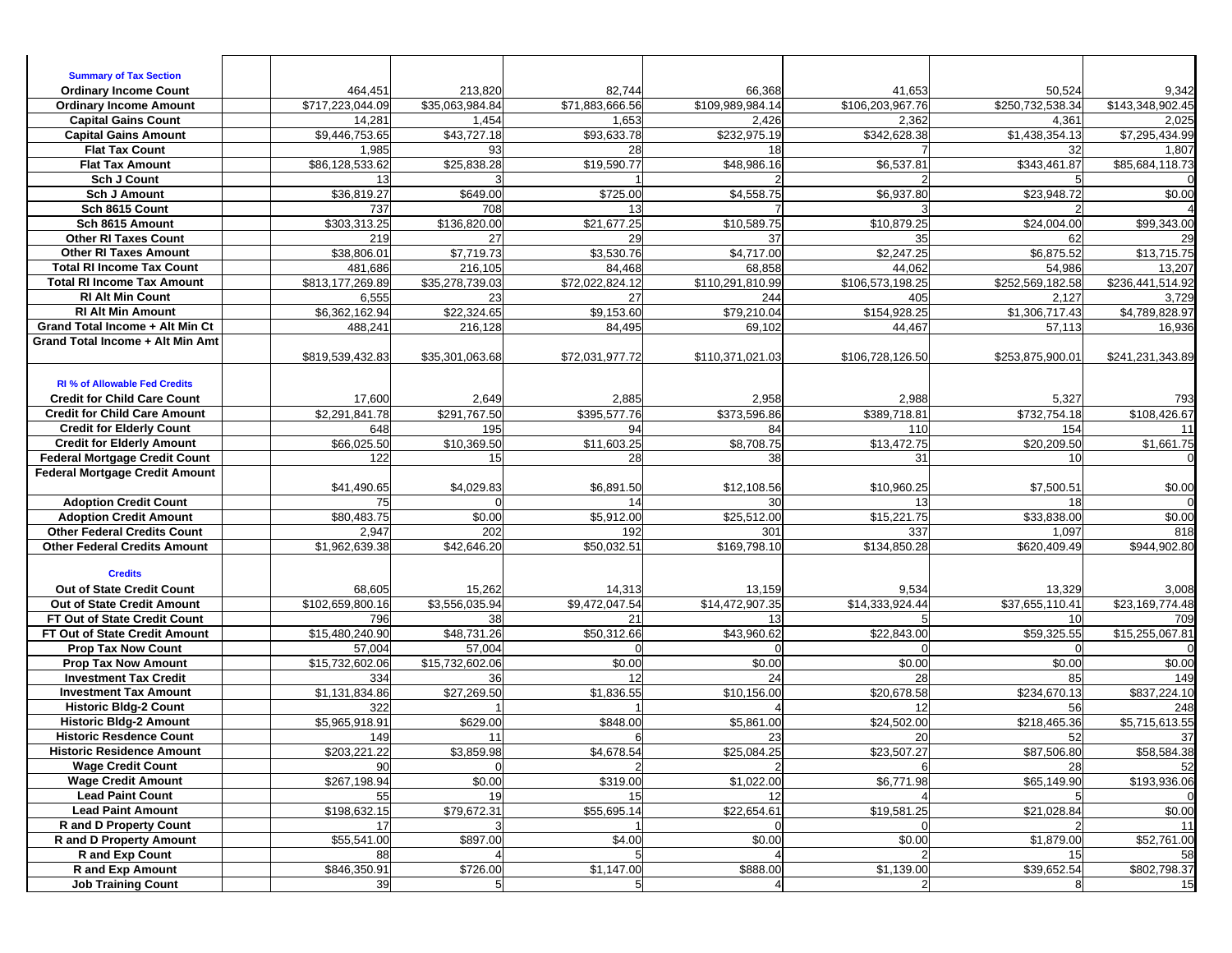| <b>Job Training Amount</b>                               | \$106,433.82              | \$611.15               | \$940.00              | \$1,095.00               | \$532.00                    | \$12,719.94              | \$90,535.73              |
|----------------------------------------------------------|---------------------------|------------------------|-----------------------|--------------------------|-----------------------------|--------------------------|--------------------------|
| <b>Film Count</b>                                        | 101                       |                        |                       |                          |                             |                          | 86                       |
| <b>Film Amount</b>                                       | \$1,994,687.98            | \$641.00               | \$1,133.00            | \$2,302.00               | \$0.00                      | \$32,286.24              | \$1,958,325.74           |
| <b>Other Credits Count</b>                               | 102                       |                        |                       | 17                       | 24                          | 35                       | 13                       |
| <b>Other Credits Amount</b>                              | \$223,606.35              | \$396.26               | \$4,961.03            | \$16,727.00              | \$33,010.69                 | \$75,990.53              | \$92,520.84              |
|                                                          |                           |                        |                       |                          |                             |                          |                          |
| <b>Earned Income Credit</b>                              |                           |                        |                       |                          |                             |                          |                          |
| <b>Earned Income Credit Count</b>                        | 75,645                    | 64,552                 | 11,093                |                          |                             |                          |                          |
| <b>Earned Income Credit Amount</b>                       | \$10,523,545.77           | \$8,369,258.54         | \$2,154,287.23        | \$0.00                   | \$0.00                      | \$0.00                   | \$0.00                   |
| <b>Refundable EIC Count</b>                              | 62,696                    | 58,268                 | 4,428                 | $\Omega$                 | $\Omega$                    |                          |                          |
| <b>Refundable EIC Amount</b>                             | \$5,284,321.21            | \$5,083,862.51         | \$200,458.70          | \$0.00                   | \$0.00                      | \$0.00                   | \$0.00                   |
|                                                          |                           |                        |                       |                          |                             |                          |                          |
| <b>Checkoff Contributions</b>                            |                           |                        |                       |                          |                             |                          |                          |
| <b>Drug Program Count</b><br><b>Drug Program Amount</b>  | 897<br>\$3,720.87         | 275<br>\$1,172.00      | 176<br>\$525.00       | 139<br>\$588.87          | 101<br>\$328.00             | 172<br>\$799.00          | 34<br>\$308.00           |
| <b>Olympic Contribution Count</b>                        | 1,000                     | 231                    | 186                   | 164                      | 155                         | 206                      | 58                       |
| <b>Olympic Contribution Amount</b>                       | \$1,447.00                | \$262.00               | \$228.00              | $\overline{$}213.00$     | \$252.00                    | \$381.00                 | \$111.00                 |
| <b>RI Organ Transplant Count</b>                         | 1,564                     | 446                    | 288                   | 280                      | 202                         | 295                      | 53                       |
| RI Organ Transplant Amount                               | \$8,382.04                | \$1,893.00             | \$1,020.00            | \$1,831.01               | \$996.01                    | \$1,996.01               | \$646.01                 |
| <b>RI Council on the Arts Count</b>                      | 1,208                     | 378                    | 232                   | 203                      | 156                         | 194                      | 45                       |
| <b>RI Council on the Arts Amount</b>                     | \$7,723.01                | \$2,025.00             | \$967.00              | \$1,427.01               | \$903.00                    | $\overline{$}1,735.00$   | \$666.00                 |
| Nongame Wildlife Fund Count                              | 1,239                     | 376                    | 250                   | 202                      | 164                         | 209                      | 38                       |
| <b>Nongame Wildlife Fund Amount</b>                      | \$6,454.02                | \$1,632.00             | \$876.00              | \$1,426.01               | \$887.00                    | \$1,312.01               | \$321.00                 |
| <b>Child Disease Victims Fund Count</b>                  |                           |                        |                       |                          |                             |                          |                          |
|                                                          | 1,722                     | 571                    | 360                   | 266                      | 190                         | 286                      | 49                       |
| <b>Child Disease Victims Fund Amt</b>                    |                           |                        |                       |                          |                             |                          |                          |
|                                                          | \$9,802.81                | \$3,274.00             | \$1,465.00            | \$1,666.01               | \$1,010.79                  | \$1,863.01               | \$524.00                 |
| <b>Military Family Relief Count</b>                      | 2,290                     | 641                    | 410                   | 389                      | 309                         | 461                      | 80                       |
| <b>Military Family Relief Amount</b>                     | \$22,064.72               | \$5,037.65             | \$2,418.00            | 3,575.00                 | \$3,091.06                  | \$6,037.01               | \$1,906.00               |
| <b>Sales and Use Tax Count</b>                           | 861                       | 195                    | 115                   | 159                      | 127                         | 205                      | 60                       |
| <b>Sales and Use Tax Amount</b>                          | \$79,917.93               | \$15,879.13            | \$6,639.80            | \$9,281.20               | \$14,508.95                 | \$17,371.55              | \$16,237.30              |
|                                                          |                           |                        |                       |                          |                             |                          |                          |
| <b>Payments</b>                                          |                           |                        |                       |                          |                             |                          |                          |
| <b>Withholding Count</b>                                 | 373,666                   | 154,180                | 69,353                | 57,465                   | 37,301                      | 45,813                   | 9,554                    |
| <b>Withholding Amount</b>                                | \$697,946,999.42          | \$58,809,474.43        | \$77,803,485.47       | \$109,365,834.92         | \$99,016,742.27             | \$204,265,162.29         | \$148,686,300.04         |
| <b>Estimated Pay Count</b>                               | 37,304                    | 7,801                  | 5,780                 | 6,682                    | 4,958                       | 7,782                    | 4,301                    |
| <b>Estimated Pay Amount</b>                              | \$135,000,637.38          | \$6,284,589.76         | \$6,153,965.36        | \$10,244,763.58          | \$10,184,717.83             | \$26,173,981.25          | \$75,958,619.60          |
| <b>Other Payments Count</b>                              | 15,409<br>\$32,935,556.38 | 2,865                  | 2,427<br>\$841,610.65 | 2,580                    | 1,886                       | 3,546                    | 2,105                    |
| <b>Other Payments Amount</b><br><b>Balance Due Count</b> | 80,208                    | \$790,935.31<br>17,656 | 14,629                | \$1,403,315.40<br>15,732 | \$1,483,716.05<br>11,175    | \$5,626,925.03<br>17,448 | \$22,789,053.94<br>3,568 |
| <b>Balance Due Amount</b>                                | \$46,338,581.22           | \$2,532,542.58         | \$3,767,687.43        | \$6,177,467.60           | \$6,129,231.63              | \$15,577,511.76          | \$12,154,140.22          |
| <b>Refunds Count</b>                                     | 360,558                   | 188,941                | 61,909                | 45,931                   | 28,045                      | 29,727                   | 6,005                    |
| <b>Refunds Amount</b>                                    | \$197,059,864.64          | \$59,447,300.15        | \$27,357,825.77       | \$29,854,344.49          | \$23,164,563.13             | \$32,475,189.33          | \$24,760,641.77          |
| <b>Credit CarryForward Count</b>                         | 17,106                    | 3,725                  | 2,497                 | 2,943                    | 2,173                       | 3,416                    | 2,352                    |
| <b>Credit CarryForward Amount</b>                        | \$30,979,950.75           | \$1,970,821.52         | \$1,321,630.72        | \$2,022,035.09           | $\overline{\$1,924,892.58}$ | \$5,037,461.61           | \$18,703,109.23          |
|                                                          |                           |                        |                       |                          |                             |                          |                          |
| <b>Modifications Increasing Federal AGI</b>              |                           |                        |                       |                          |                             |                          |                          |
| <b>Obligations of Any State Count</b>                    | 13,932                    | 2,702                  | 1,438                 | 1,920                    | 1,606                       | 3,488                    | 2,778                    |
| <b>Obligations of Any State Amount</b>                   |                           |                        |                       |                          |                             |                          |                          |
|                                                          | \$73,913,507.81           | \$8,085,605.62         | \$4,664,892.59        | \$6,778,410.23           | \$5,414,705.69              | \$14,396,188.97          | \$34,573,704.71          |
| <b>Fiduciary Adjustment Count</b>                        | 430                       | 86                     | 56                    | 56                       | 58                          | 108                      | 66                       |
| <b>Fiduciary Adjustment Amount</b>                       | \$2,764,767.00            | \$535,352.00           | \$257,818.00          | \$188,997.00             | \$220,644.00                | \$705,399.00             | \$856,557.00             |
| <b>Family Education Count</b>                            | 22                        |                        |                       | 6                        |                             | 11                       |                          |
| <b>Family Education Amount</b>                           | \$32,982.00               | \$5,100.00             | \$1,000.00            | \$3,153.00               | \$500.00                    | \$21,729.00              | \$1,500.00               |
| <b>Bonus Depreciation Count</b>                          | 5,722                     | 1,234                  | 766                   | 970                      | 712                         | 1,134                    | 906                      |
| <b>Bonus Depreciation Amount</b>                         | \$48,796,862.99           | \$13,091,453.00        | \$1,800,872.00        | \$3,074,232.00           | \$2,415,392.99              | \$7,013,416.00           | \$21,401,497.00          |
| <b>Section 179 Depreciation Count</b>                    | 3,076                     | 577                    | 329                   | 428                      | 329                         | 701                      | 712                      |